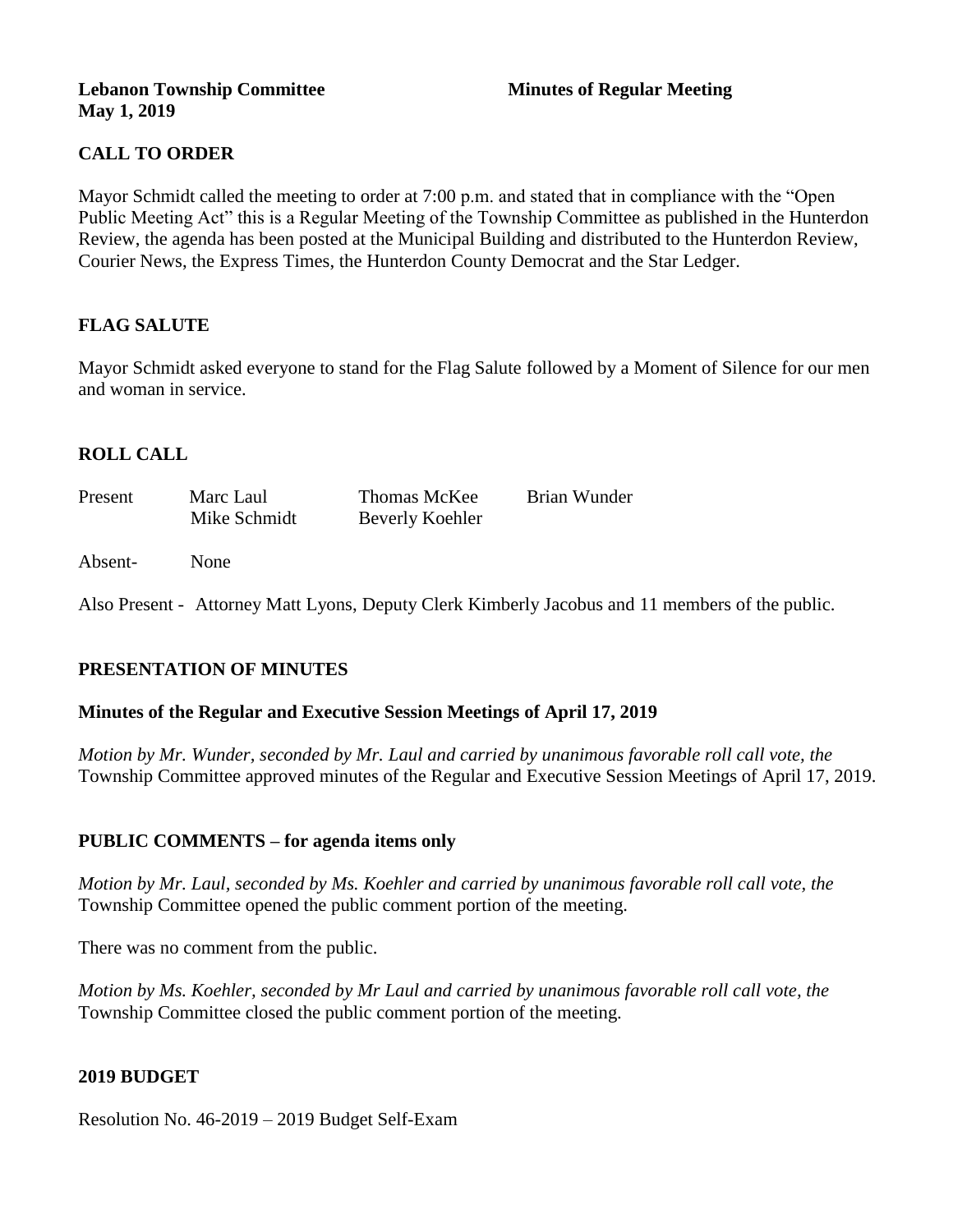LTCM 05/01/19 Page 2 of 9

*Motion by Ms. Koehler, seconded by Mr. Laul and carried by unanimous favorable roll call vote, the*  Township Committee adopted Resolution No. 46-2019 as written below.

## **TOWNSHIP OF LEBANON COUNTY OF HUNTERDON STATE OF NEW JERSEY A RESOLUTION NO. 46-2019**

**WHEREAS**, N.J.S.A.40A:4-78b has authorized the Local Finance Board to adopt rules that permit municipalities in sound fiscal condition to assume the responsibility, normally granted to the Director of the Division of Local Government Services, of conducting the annual budget examination; and,

**WHEREAS**, N.J.A.C.5:30-7 was adopted by the Local Finance Board on February 11, 1997; and,

**WHEREAS**, pursuant to N.J.A.C.5:30-7.2 thru 7.5 the Township of Lebanon has been declared eligible to participate in the program by the Division of Local Government Services, and the Chief Financial Officer has determined that the Township of Lebanon meets the necessary conditions to participate in the program for the 2019 budget year, so now therefore,

**BE IT RESOLVED**, by the Township Committee of the Township of Lebanon that in accordance with N.J.A.C.5:30-7.6a & b, and based upon the Chief Financial Officer's certification, the governing body has found the budget has met the following requirements:

- 1. That with reference to the following items, the amounts have been calculated pursuant to law and appropriated as such in the budget:
	- a. Payment of interest and debt redemption charges
	- b. Deferred charges and statutory expenditures
	- c. Cash deficit of preceding year
	- d. Reserve for uncollected taxes
	- e. Other reserves and non-disbursement items
	- f. Any inclusions of amounts required for school purposes
- 2. That the provisions relating to limitation on increases of appropriations pursuant to N.J.S.A.40A:45.2 and appropriations for exceptions to limits on appropriations found at 40A:4- 45.3 et seq. are fully met. (Complies with the "CAP" law.)
- 3. That the budget is in such form, arrangement and content as required by the Local Budget Law and <u>N.J.A.C.</u>5:30-4 and 5:30-5.
- 4. That pursuant to the Local Budget Law:
	- a. All estimates of revenue are reasonable, accurate and correctly stated;
	- b. Items of appropriation are properly set forth;
	- c. In itemization, form, arrangement and content, the budget will permit the exercise of the comptroller function within the municipality.
- 5. The budget and associated amendments have been introduced, publicly advertised and adopted in accordance with the relevant provisions of the Local Budget Law, except that failure to meet the deadlines of N.J.S.A.40A:4-5, shall not prevent such certification.
- 6. That all other applicable statutory requirements have been fulfilled.

**BE IT FURTHER RESOLVED** that a copy of this resolution be forwarded to the Director of the Division of Local Government Services.

The Mayor stated that the tax rate increase for 2019 is 1.87%, it takes the rate from .3473 to .3538 per \$100 of assessed value. The average assessed value for the township is \$301,772, the tax rate increase proposed would be an increase of \$19.62 per average home. The increase would equal \$6.40 per \$100,000 of assessed value. This is the lowest increase tax rate that the Township has been able to propose in at least a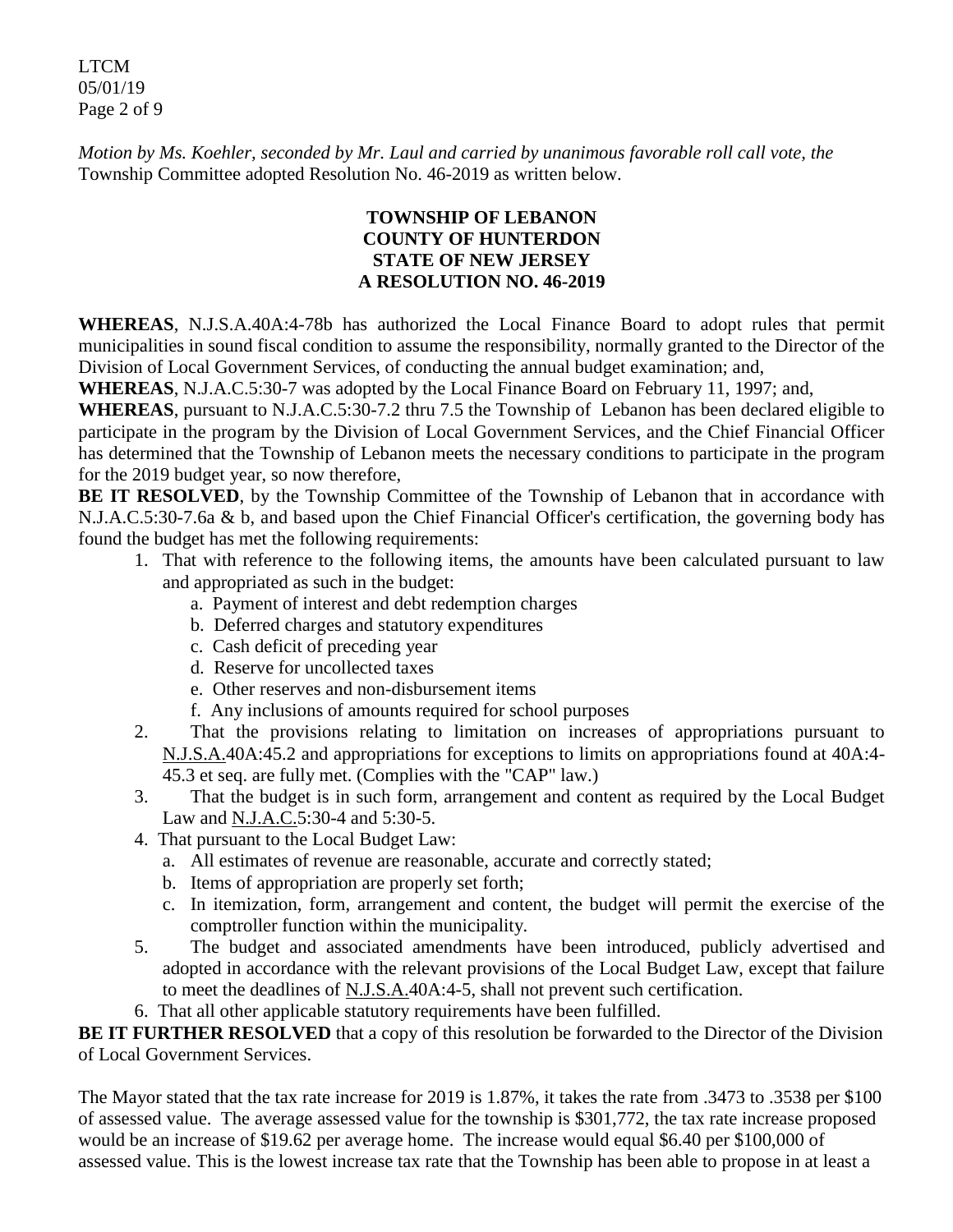LTCM 05/01/19 Page 3 of 9

decade. Total appropriation in the budget that is being proposed is \$6,761,000 that is up 5.04%. There is no new debt in the budget, no use of deferred school tax. He noted that this our peak year of debt service and about 40% of the budget is still being funded by the energy receipt tax paid back to us from Trenton, it is flat from last year, but is at risk going forward.

## **Public Hearing**

*Motion by Ms. Koehler, seconded by Mr. Laul and carried by unanimous favorable roll call vote, the*  Township Committee opened the public comment portion of the meeting.

Carol Clark-Backhus Estate Road, wanted to know when the township would be losing the money from the generating station. The Mayor stated that this year the Township did receive a flat 40% of the gross tax receipts. The state has taken over the collection of taxes.

*Motion by Ms. Koehler, seconded by Mr. Laul and carried by unanimous favorable roll call vote, the*  Township Committee closed the public comment portion of the meeting.

## **2019 Budget Adoption**

*Motion by Mr. Laul, seconded by Ms. Koehler and carried by unanimous favorable roll call vote, the*  Township Committee approved the adoption of the 2019 Budget as introduced on April 3, 2019.

## **ORDINANCES**

**Resolution No. 47-2019 – Passing Ordinance No. 2019-02** 

## **Introduction**

*Motion by Mr. Laul, seconded by Mr. Wunder and carried by unanimous favorable roll call vote, the*  Township Committee adopted Resolution No. 47-2019 to introduce Ordinance 2019-02 with public hearing to be May 15, 2019.

## **STATE OF NEW JERSEY COUNTY OF HUNTERDON TOWNSHIP OF LEBANON ORDINANCE NO. 2019-02**

#### **CAPITAL ORDINANCE OF THE TOWNSHIP OF LEBANON, IN THE COUNTY OF HUNTERDON, NEW JERSEY AUTHORIZING VARIOUS PUBLIC IMPROVEMENTS AND ACQUISITIONS IN, BY AND FOR THE TOWNSHIP, APPROPRIATING THEREFOR THE SUM OF \$490,000 AND PROVIDING THAT SUCH SUM SO APPROPRIATED SHALL BE RAISED FROM THE CAPITAL IMPROVEMENT FUND OF THE TOWNSHIP.**

# **Introduction**

*Motion by Mr. Laul, seconded by Ms. Koehler and carried by unanimous favorable roll call vote, the*  Township Committee introduced Ordinance No. 2019-03 with public hearing to be May 15, 2019.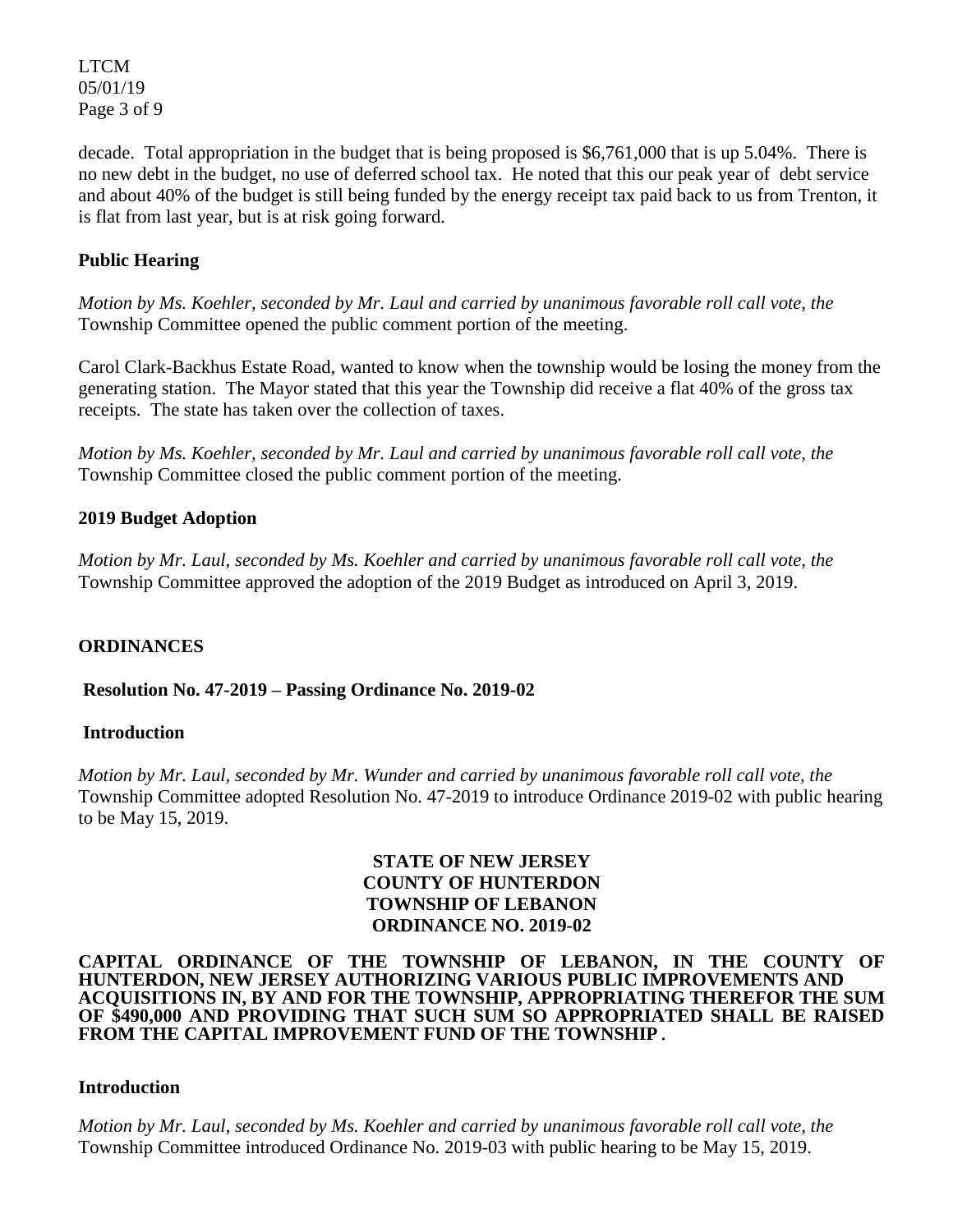#### **TOWNSHIP OF LEBANON, COUNTY OF HUNTERDON ORDINANCE NO. 2019-03 AN ORDINANCE AUTHORIZING THE SALARY OF AND COMPENSATORY OVERTIME FOR THE CHIEF OF POLICE**

#### **Introduction**

The Committee tabled Ordinance 2019-04 to discuss in Executive Session, potential action may be taken.

## **TOWNSHIP OF LEBANON HUNTERDON COUNTY, NEW JERSEY ORDINANCE NO. 2019-04 AN ORDINANCE AMENDING CHAPTER 274 OF THE CODE OF THE TOWNSHIP OF LEBANON REGARDING PEDDLING AND SOLICITING**

## **RESOLUTIONS**

#### **Resolution No. 48-2019**

*Motion by Ms. Koehler, seconded by Mr. Wunder and carried by unanimous favorable roll call vote, the*  Township Committee approved Resolution No. 48-2019, Redemption of Tax Sale Certificate.

## **TOWNSHIP OF LEBANON COUNTY OF HUNTERDON STATE OF NEW JERSEY RESOLUTION NO. 48-2019 REDEMPTION OF TAX SALE CERTIFICATE**

WHEREAS the Tax Collector did sell a Tax Sale Certificate #201805 on September 21<sup>st</sup> 2018 to Light Properties LLC and,

WHEREAS the amount of \$8,704.01 has been collected from Cortes & Hay, for the owner of this property, Martha DeHart Estate c/o William DeHart, known as Block 69 Lot 45, 178 Musconetcong River Road, Lebanon Township for the redemption of Tax Sale Certificate #201805,

THEREFORE BE IT RESOLVED that the Treasurer be authorized to prepare and the Mayor, Treasurer and Clerk be authorized to sign a check in the amount of \$8,704.01 and,

BE IT FURTHER RESOLVED that an additional check in the amount of \$7,500.00 for the premium paid and that these checks be mailed to:

> Light Properties LLC 17 W Cliff St Somerville NJ 08876

#### **Resolution No. 49-2019**

*Motion by Mr. Laul, seconded by Ms. Koehler and carried by unanimous favorable roll call vote, the*  Township Committee approved Resolution No. 49-2019.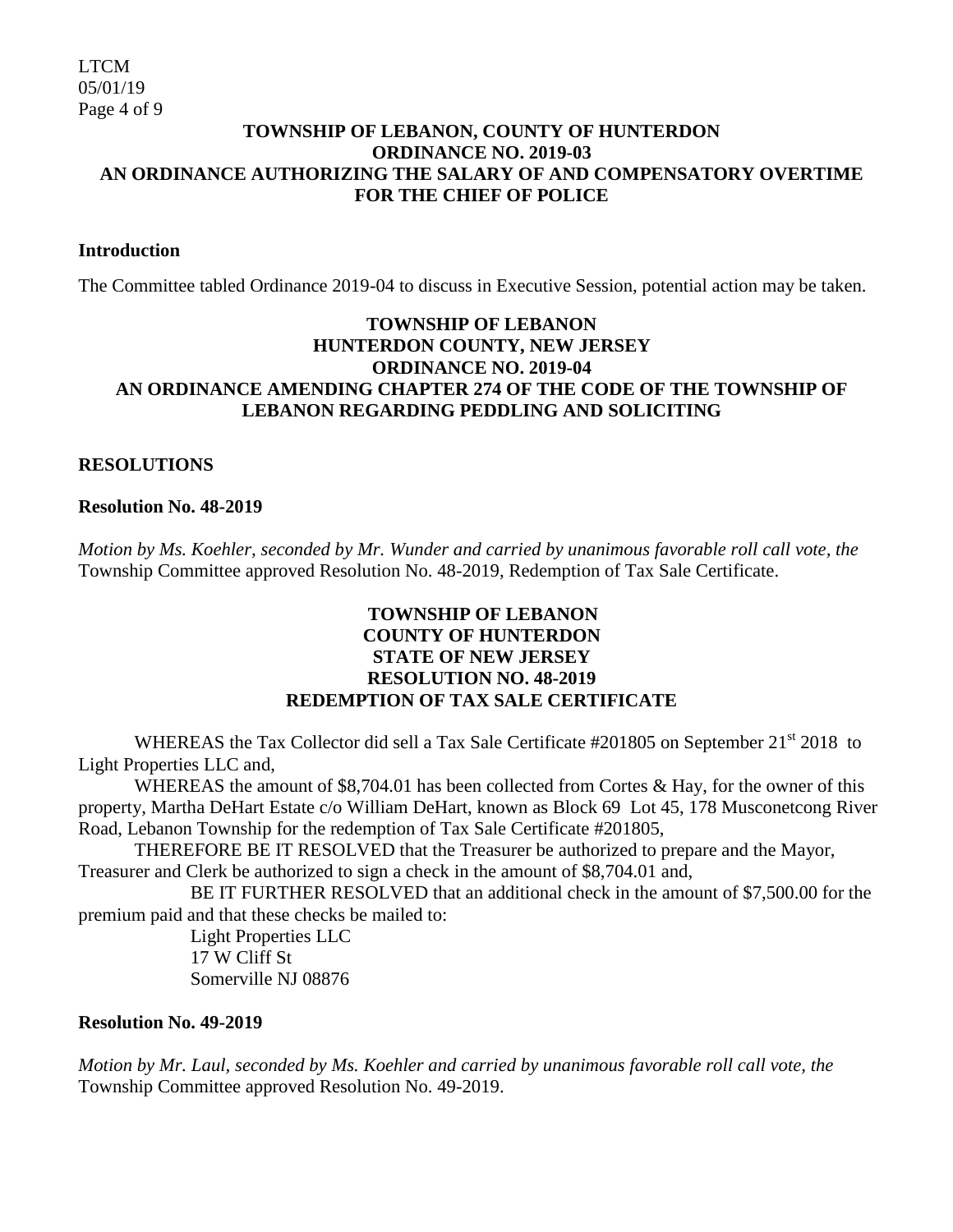#### **TOWNSHIP OF LEBANON COUNTY OF HUNTERDON STATE OF NEW JERSEY RESOLUTION NO. 49-2019 REDEMPTION OF TAX SALE CERTIFICATE**

WHEREAS the Tax Collector did sell a Tax Sale Certificate #201701 on October 13<sup>th</sup> 2017 to Lebanon Township and,

WHEREAS the amount of \$13,493.50 has been collected from Comerica Bank, for the owners of this property, Konstantinos Tzanedakis and J Rhodes, known as Block 24 Lot 38.02, 319 Route 513, Lebanon Township for the redemption of Tax Sale Certificate #201701,

THEREFORE BE IT RESOLVED that the Treasurer be authorized to prepare and the Mayor, Treasurer and Clerk be authorized to sign a check in the amount of \$13,493.50 to Lebanon Township.

#### **Resolution No. 50-2019**

*Motion by Ms. Koehler, seconded by Mr. Laul and carried by unanimous favorable roll call vote, the*  Township Committee approved Resolution No. 50-2019 Redemption of Tax Sale Certificate.

## **TOWNSHIP OF LEBANON COUNTY OF HUNTERDON STATE OF NEW JERSEY RESOLUTION NO. 50-2019 REDEMPTION OF TAX SALE CERTIFICATE**

WHEREAS the Tax Collector did sell a Tax Sale Certificate #201202 on October 12<sup>th</sup> 2012 to Lebanon Township and,

WHEREAS the amount of \$300.09 has been collected from Fortune Title Agency, for the owner of this property, Mark M Costello Estate, known as Block 11 Lot 44, High Bridge-Califon Road, Lebanon Township for the redemption of Tax Sale Certificate #201202,

THEREFORE BE IT RESOLVED that the Treasurer be authorized to prepare and the Mayor, Treasurer and Clerk be authorized to sign a check in the amount of \$300.09 to Lebanon Township.

#### **OLD BUSINESS**

#### **Township Volunteer Dinner**

Deputy Mayor Laul stated the cost for the Volunteer event is \$32 per person (approximately 90 people)

#### **Township Revaluation Update**

Mayor Schmidt stated the revaluation is under way. The inspectors are going door to door.

#### **Update on Stop the Soot Grant**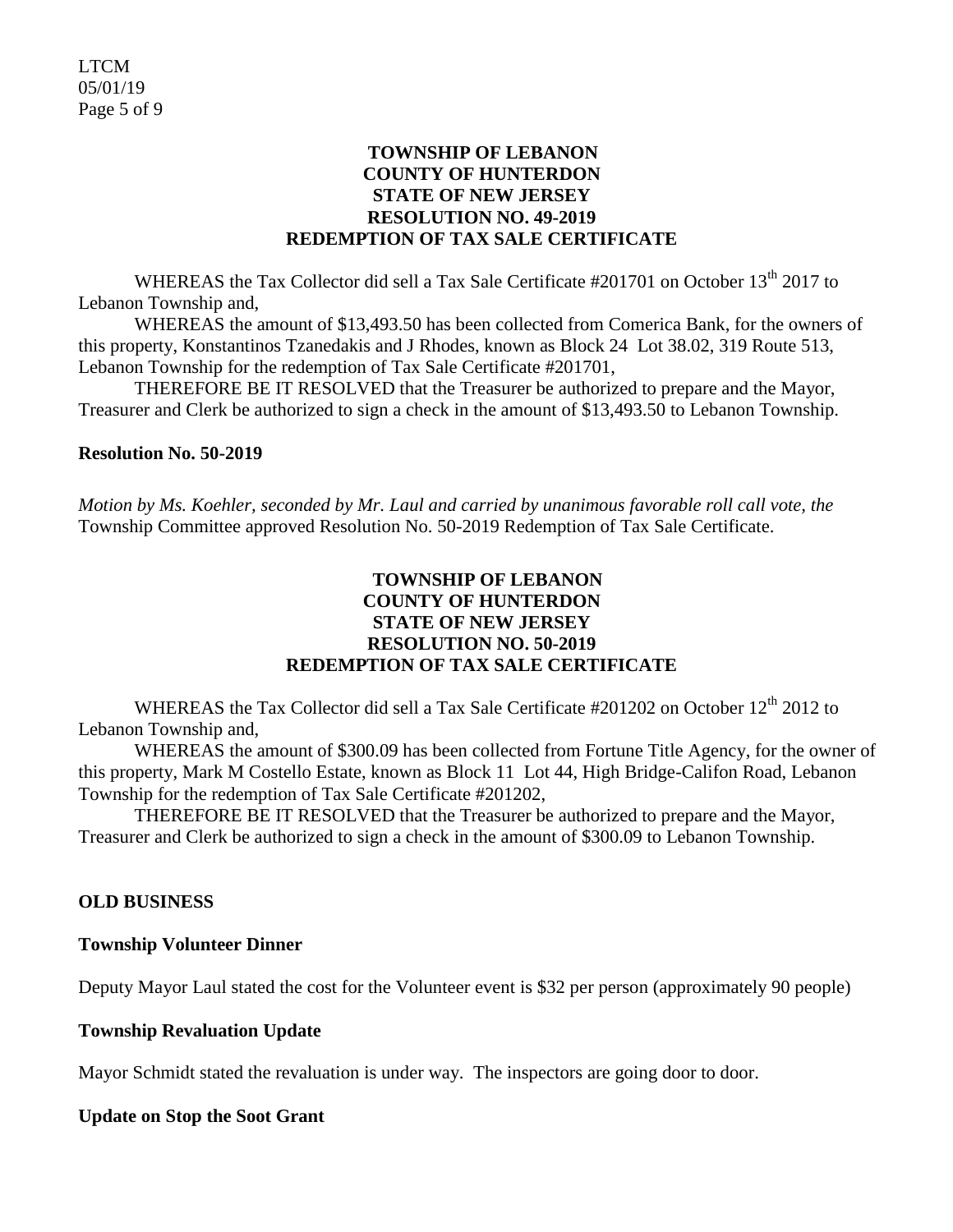LTCM 05/01/19 Page 6 of 9

The Mayor stated that the purpose of the "Stop the Soot" grant that the Township applied for was to purchase a new backhoe. The application was sent to the NJ DEP. The DEP responded that the backhoe purchase would qualify for a 30% grant, approximately \$33,000. The maintainer and paver that the Township was going to use, as a trade-in, didn't qualify as they were too old.

## **NEW BUSINESS**

## **Board of Adjustment Request to Appointment Alternate II Member, Term expiring 12/31/2019**

*Motion by Mr. Wunder, seconded by Mr. Laul and carried by unanimous favorable roll call vote, the*  Township Committee approved the appointment of Thomas Sachs to the Board of Adjustment, as Alternate II Member, Term expiring 12/31/2019.

## **Social Affair Permit Application – St. John Neumann Church** – **Event Date: June 1, 2019**

*Motion by Ms. Koehler, seconded by Mr. Laul and carried by unanimous favorable roll call vote, the*  Township Committee approved a Social Affair Permit for St. John Neumann Church for an event to be held on June 1, 2019.

## **Stand-Down Agreement – Aptive Environmental**

Held to Executive Session - Stand-Down Agreement – Aptive Environmental – potential action may be taken.

## **PRESENTATION OF VOUCHERS**

Committee Members provided a description of vouchers exceeding \$1000.00.

*Motion by Mr. Wunder, seconded by Mr. Laul and carried by unanimous favorable roll call vote*, *the*  Township Committee approved the May 1, 2019 bill list in the amount of \$109,985.99.

#### **CORRESPONDENCE**

- a. Tax Collector's Report of Uncollectable Taxes
- b. LTEOSC March 4, 2019 Meeting Minutes
- c. Curator's Reports

## **PUBLIC COMMENTS**

*Motion by Mr. Wunder, seconded by Mr. Laul and carried by unanimous favorable roll call vote, the*  Township Committee opened the Public Comment portion of the meeting.

Ron Milkowski – Rocky Run Road, stated that there was an issue with his revaluation appointment time, for his home inspection, but they were able to get the inspection done.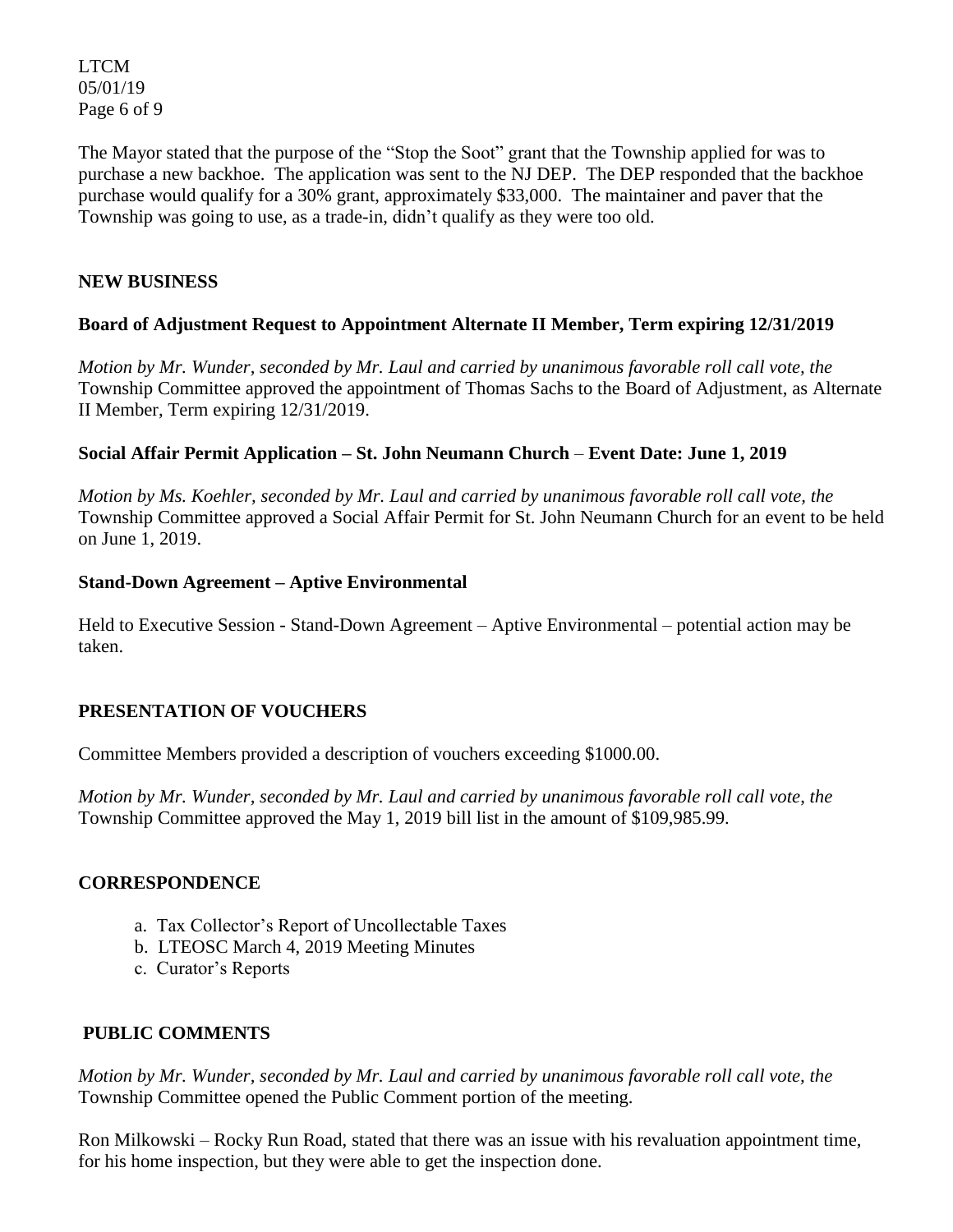LTCM 05/01/19 Page 7 of 9

*Motion by Ms. Koehler, seconded by Mr. Laul and carried by unanimous favorable roll call vote, the*  Township Committee closed the Public Comment portion of the meeting.

## **EXECUTIVE SESSION - Resolution No. 51-2019**

*Motion by Mr. Laul, seconded by Mr. Wunder and carried by unanimous favorable roll call vote, the* Township Committee approved Resolution No. 51-2019 and convened in executive session at 7:40 p.m.

#### **TOWNSHIP OF LEBANON COUNTY OF HUNTERDON STATE OF NEW JERSEY RESOLUTION NO. 51-2019**

#### **RESOLUTION AUTHORIZING EXECUTIVE SESSION**

**WHEREAS**, the Open Public Meetings Act; *N.J.S.A.* 10:4-6 *et seq*., declares it to be the public policy of the State to insure the right of citizens to have adequate advance notice of and the right to attend meetings of public bodies at which business affecting the public is discussed or acted upon; and

**WHEREAS**, the Open Public Meetings Act also recognizes exceptions to the right of the public to attend portions of such meetings; and

**WHEREAS**, the Mayor and Committee find it necessary to conduct an executive session closed to the public as permitted by the *N.J.S.A*. 40:4-12; and

**WHEREAS**, the Mayor and Committee will reconvene in public session at the conclusion of the executive session;

**NOW, THEREFORE, BE IT RESOLVED** by the Mayor and Committee of the Township of Lebanon, County of Hunterdon, State of New Jersey that they will conduct an executive session to discuss the following topic(s) as permitted by *N.J.S.A*. 40:4-12:

A matter which Federal Law, State Statute or Rule of Court requires be kept confidential or excluded from discussion in public (Provision relied upon:

 $\qquad \qquad$  );

\_\_\_\_\_\_A matter where the release of information would impair a right to receive funds from the federal government;

\_\_\_\_\_\_A matter whose disclosure would constitute an unwarranted invasion of individual privacy;

\_\_\_\_\_\_A collective bargaining agreement, or the terms and conditions thereof (Specify contract: \_\_\_\_\_ \_\_\_\_\_\_\_\_\_\_\_\_\_\_\_\_\_\_\_\_\_\_\_\_\_\_\_\_\_\_\_\_\_\_\_\_\_\_);

\_\_\_\_\_\_A matter involving the purpose, lease or acquisition of real property with public funds, the setting of bank rates or investment of public funds where it could adversely affect the public interest if discussion of such matters were disclosed; Real Estate Acquisitions

Tactics and techniques utilized in protecting the safety and property of the public provided that their disclosure could impair such protection;

\_\_\_\_\_\_Investigations of violations or possible violations of the law;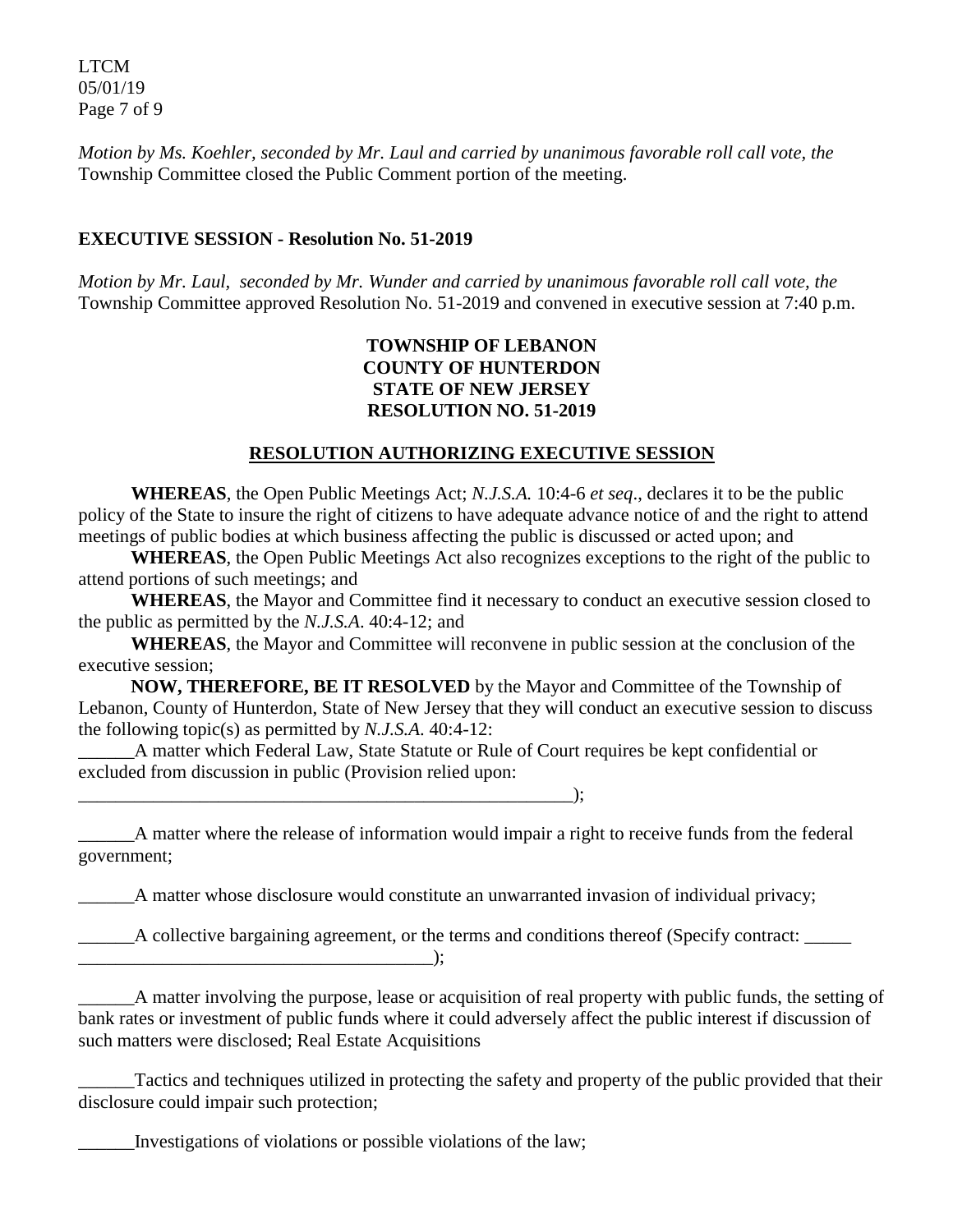\_\_X\_\_Pending or anticipated litigation or contract negotiation in which the public body is or may become a party; (The general nature of the litigation or contract negotiations is:

## **Aptive Environmental – Solicitor's Ordinance/ Contract matter regarding Little Brook Lane and Snow Removal Contract**

\_\_ \_Professional Service Contracts\_\_\_\_\_\_. The public disclosure of such information at this time would have a potentially negative impact on the municipality's position in the litigation or negotiation; therefore this information will be withheld until such time as the matter is concluded or the potential for negative impact no longer exists.)

\_\_\_\_\_\_Matters falling within the attorney-client privilege, to the extent that confidentiality is required in order for the attorney to exercise his or her ethical duties as a lawyer; (The general nature of the matter is:

OR the public disclosure of such information at this time would have a potentially negative impact on the municipality's position with respect to the matter being discussed; therefore this information will be withheld until such time as the matter is concluded or the potential for negative impact no longer exists.*)*;

**\_\_\_**Matters involving the employment, appointment, termination of employment, terms and conditions of employment, evaluation of the performance, promotion or disciplining of any specific prospective or current public officer or employee of the public body, where all individual employees or appointees whose rights could be adversely affected have not requested in writing that the matter(s) be discussed at a public meeting; (The employee(s) and/or general nature of discussion is: Union Contract\_\_\_\_\_\_\_\_\_ the public disclosure of such information at this time would violate the employee(s) privacy rights; therefore this information will be withheld until such time as the matter is concluded or the threat to privacy rights no longer exists.; Deliberation occurring after a public hearing that may result in the imposition of a specific civil penalty or loss of a license or permit;

**BE IT FURTHER RESOLVED** that the Mayor and Committee hereby declare that their discussion of the subject(s) identified above may be made public at a time when the Township Attorney advises them that the disclosure of the discussion will not detrimentally affect any right, interest or duty of the Township or any other entity with respect to said discussion.

**BE IT FURTHER RESOLVED** that the Mayor and Committee, for the reasons set forth above, hereby declare that the public is excluded from the portion of the meeting during which the above discussion shall take place.

Public Meeting reconvened at 8:40 p.m.

## **Introduction**

*Motion by Mr. Laul, seconded by Ms. Koehler and carried by unanimous favorable roll call vote, the* Township Committee introduced Ordinance 2019-04 with public hearing to be May 15, 2019.

## **TOWNSHIP OF LEBANON HUNTERDON COUNTY, NEW JERSEY ORDINANCE NO. 2019-04 AN ORDINANCE AMENDING CHAPTER 274 OF THE CODE OF THE TOWNSHIP OF LEBANON REGARDING PEDDLING AND SOLICITING**